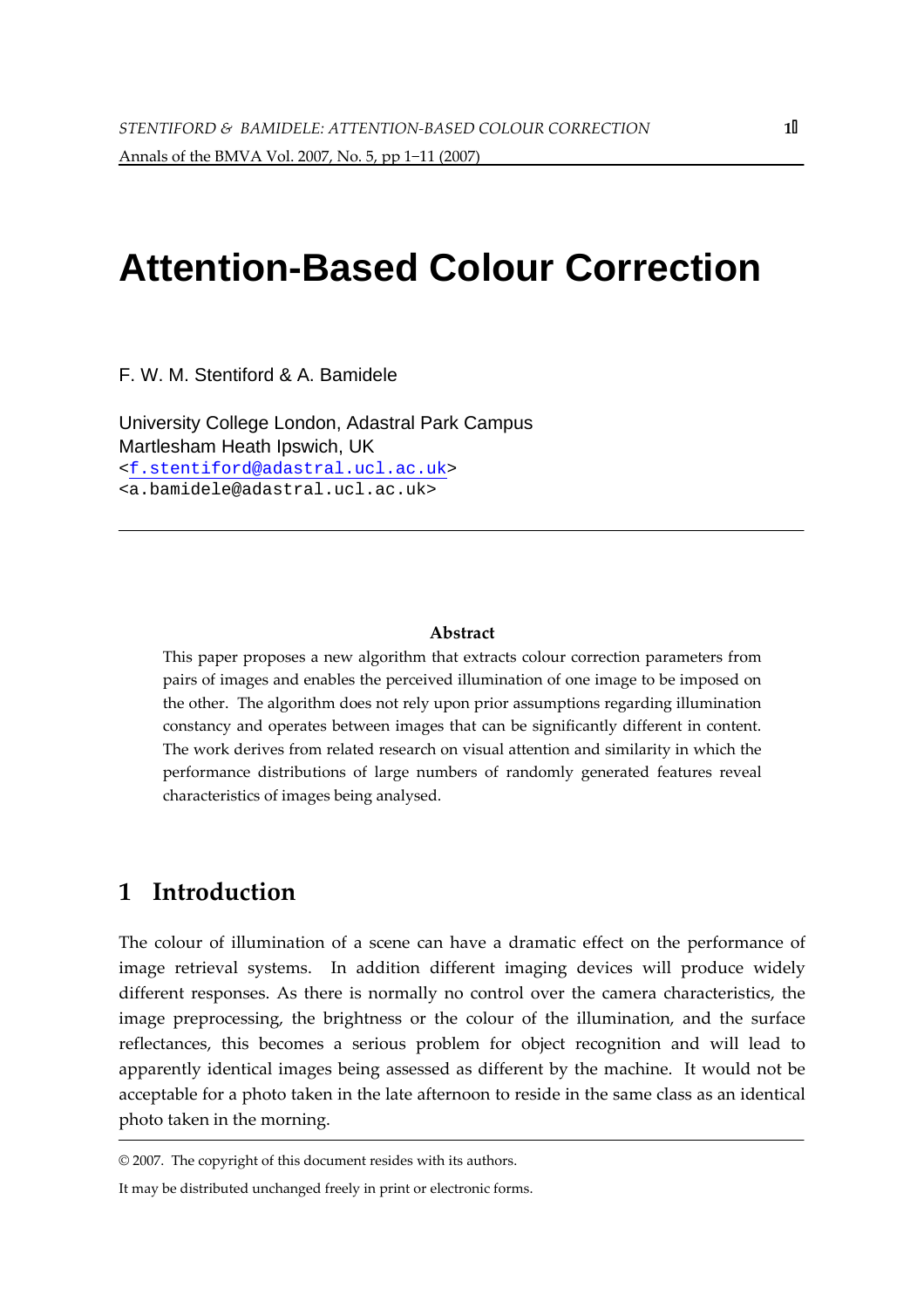Colour constancy seeks a relationship between colours and surface illumination so that the recorded colour can be mapped to the correct one [1]. In the absence of a precise definition of the 'correct' illumination in each case, most approaches to the colour correction problem have to make assumptions about the statistics of the reflectances and the illuminants that will be encountered. The basic Retinex computation achieves a good measure of colour constancy by mapping the maximum value of each channel to white, but sometimes forces scenes dominated by a single colour to become gray [2]. Finlayson et al. [3] used a diagonal model of illumination change and applied histogram equalization with some success but found that performance was lower on images with spatially varying illumination. The Colour by Correlation approach [4] requires a set of training illuminants that encompasses the images in question and furthermore it must also overcome sources of mismatch between the model and the real world. Jackowski [5] corrects colour distortions introduced by a camera by using known colour charts to calibrate transformation functions that relate colours on the chart to those in the image. Reinhard et al.[6] imposes one image's colour characteristics on another by matching the average colours in Lab colour space. The problem of comparing images possessing different compositions is addressed by comparing swatches taken from key parts of each image.

Human vision possesses an ability to interpret scenes without being troubled by the brightness or colour of the illumination and should be an inspiration for new ideas in this field. Visual attention plays a major function in human vision both for our survival and our ability to spot patterns in our environment. Work on modeling the functionality of visual attention is proving fruitful in the areas of compression [7,8], symmetry detection [9], perspective analysis [10], image focusing [11], and visual similarity [12].

Models of attention endeavour to predict which parts of an image or video will attract our attention and promise to find application in sectors where human vision is currently an essential component. Measures of attention within images are closely related to measures of similarity between images because attention normally is drawn towards differences between foreground and background and this is necessarily determined by the large scale similarity of the background with itself. The identification of visual anomalies is therefore in many ways equivalent to the problem of detecting similarities elsewhere in an image and this suggests that attention mechanisms may be used to estimate similarity between different images.

The work outlined in this paper is based on the notion that colour constancy arises in human vision as a result of experiencing visual similarity rather than of some absolute definition of colour correctness. This paper describes a new approach to illuminant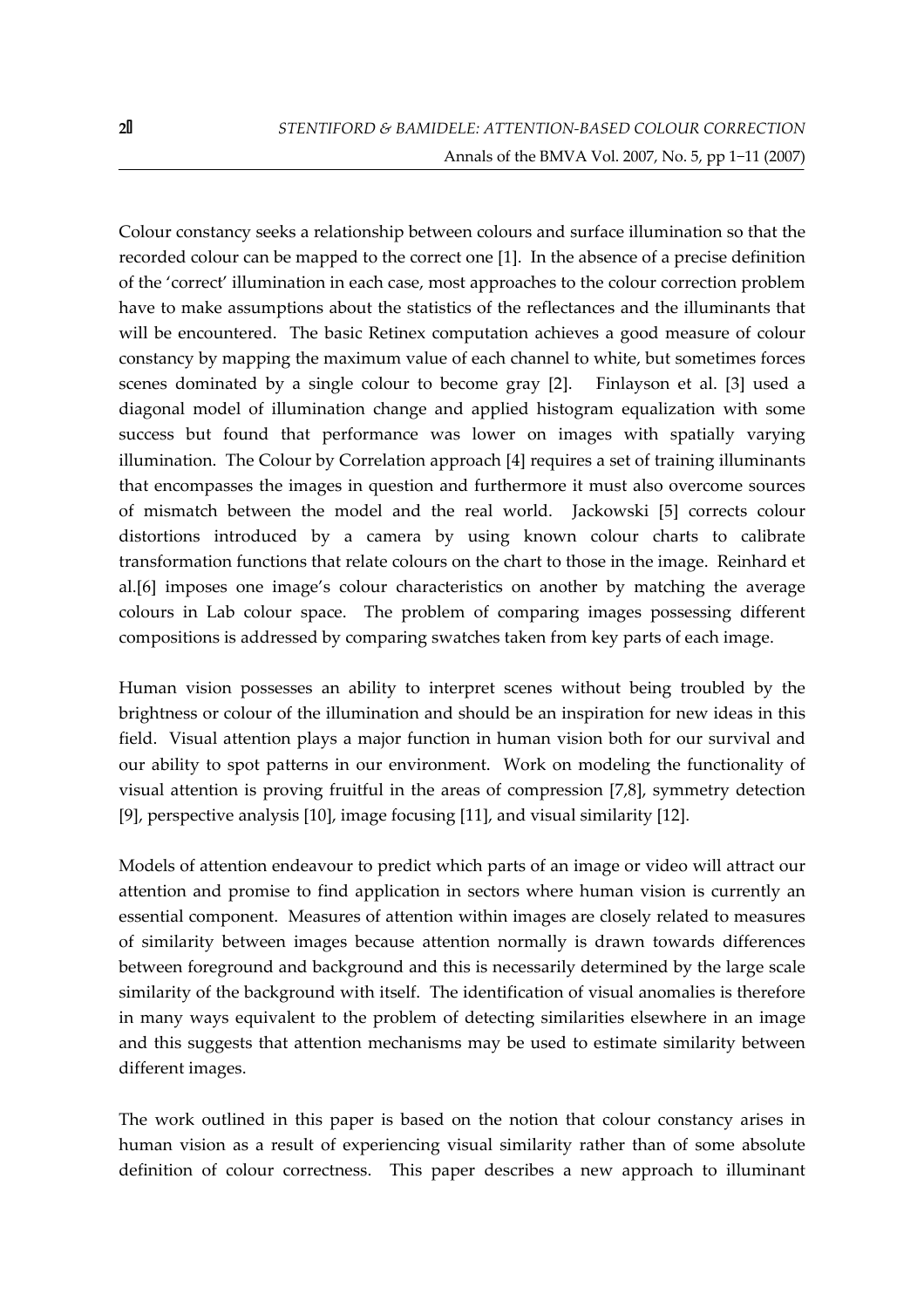estimation and correction as part of the need to obtain similarity estimates that are independent of the illumination.

## 1.1 Similarity Measures

Similarity measures are central to most pattern recognition problems not least in computer vision and the need to access huge volumes of multimedia content now being broadcast and offered on the Internet. These problems have motivated considerable research into content based image retrieval e.g. [12] and many commercial and laboratory systems are described in the literature e.g. [13]. There are several approaches to similarity and pattern matching and much of this is covered in several survey papers e.g. [14]. Many approaches involve the use of pre-determined features such as edges, colour, location, texture and functions dependent on pixel values e.g. [15]. Mikolajczyk et al. [16] use edge models to obtain correspondences with similar objects. The advantages and disadvantages of using 3D histograms in which bins represent location are investigated by Ankerst et al. [17].

The selection of features dependent upon the spatial arrangement of sets of points sampled from shapes is a strategy used by several authors to obtain some of the best results to date e.g. [18]. However, all the approaches use pre-determined point selection rules and metrics that can limit performance on unseen data. Viola et al. [19] restrict themselves to a specific type of rectangle feature which works well in their face recognition application, but may not perform as well on data that is not suited to this feature.

Increasingly research is turning to models of perception in order to reflect the behaviour of the human visual system in measures of similarity. Mojsilovic et al. [20] use perceptually important colours to construct a feature vector for similarity measurement, and overcome the problem of close colours occupying different quantization bins. Law et al. [21] introduce a measure of saliency in their development of a feature selection and clustering algorithm. A feature is deemed irrelevant if its distribution is independent of class labels. Visual attention models by Itti [22] are used by Frintrop et al. [23] to focus computational resource and recognise 3D objects. Shape contours are detected by Grigorescu et al. [24] using a model of human visual surround suppression that identifies perceptually significant edges.

It is almost universal that established approaches to pattern analysis make use of a priori features to distinguish and recognise classes of data [25]. Unless the universe of data is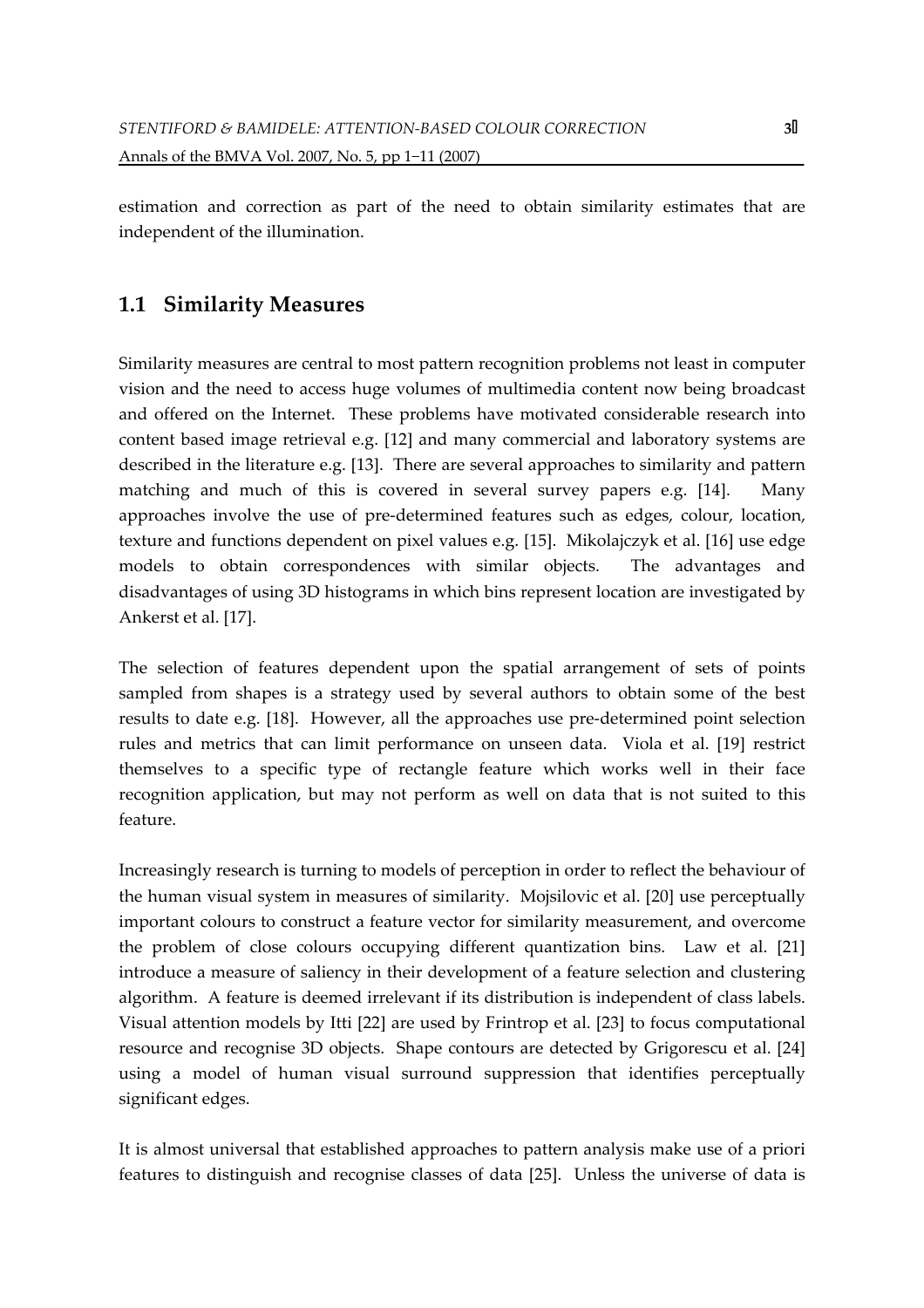completely understood it will always be possible to produce unseen data on which these systems will fail. The nature of visual data certainly is such that no single fixed set of features appears capable of encompassing the all the complex relationships that exist between each item. In fact the strength of similarity between each pair of patterns in a class could be on a different basis in every case with no two patterns sharing the same features as any other pair. High dimensional feature spaces offer no solution to this problem.

#### 1.2 Cognitive visual attention

Studies in neurobiology [26] are suggesting that human visual attention is enhanced through a process of competing interactions among neurons representing all of the stimuli present in the visual field. The competition results in the selection of a few points of attention and the suppression of irrelevant material. It means that people and animals are able to spot anomalies in a scene no part of which they have seen before and attention is drawn in general to the anomalous object in a scene.

Such a mechanism has been extended [12] to apply to the comparison of two images in which attention is drawn to those parts that are in common rather than their absence as in the case of saliency detection in a single image.

The model of Cognitive Visual Attention (CVA) used in this paper relies upon the matching of large numbers of pairs of pixel groups or n-tuples taken from patterns A and B under comparison.

Let a location  $x$  in a pattern correspond to a measurement a where

$$
x = (x_1, x_2)
$$
 and  $a = (a_1, a_2, a_3)$  (1)

Define a function  $\bf{F}$  such that  $\bf{a} = \bf{F}(\bf{x})$ .

Select an n-tuple of m random pixels  $S_A$  in pattern A where

$$
S_A = \{x_1, x_2, x_3, ..., x_m\}.
$$
 (2)

Similarly select an n-tuple of m pixels  $S_B$  in pattern B

$$
S_B = {\mathbf{y}_1, \mathbf{y}_2, \mathbf{y}_3, ..., \mathbf{y}_m}
$$
\nwhere  $x_i - y_i = \delta_j$  (3)

The n-tuple  $S_A$  matches the n-tuple  $S_B$  if  $\left| F_j(\mathbf{x}_i) - F_j(\mathbf{y}_i) \right| \leq \varepsilon_j \quad \forall i$ (4)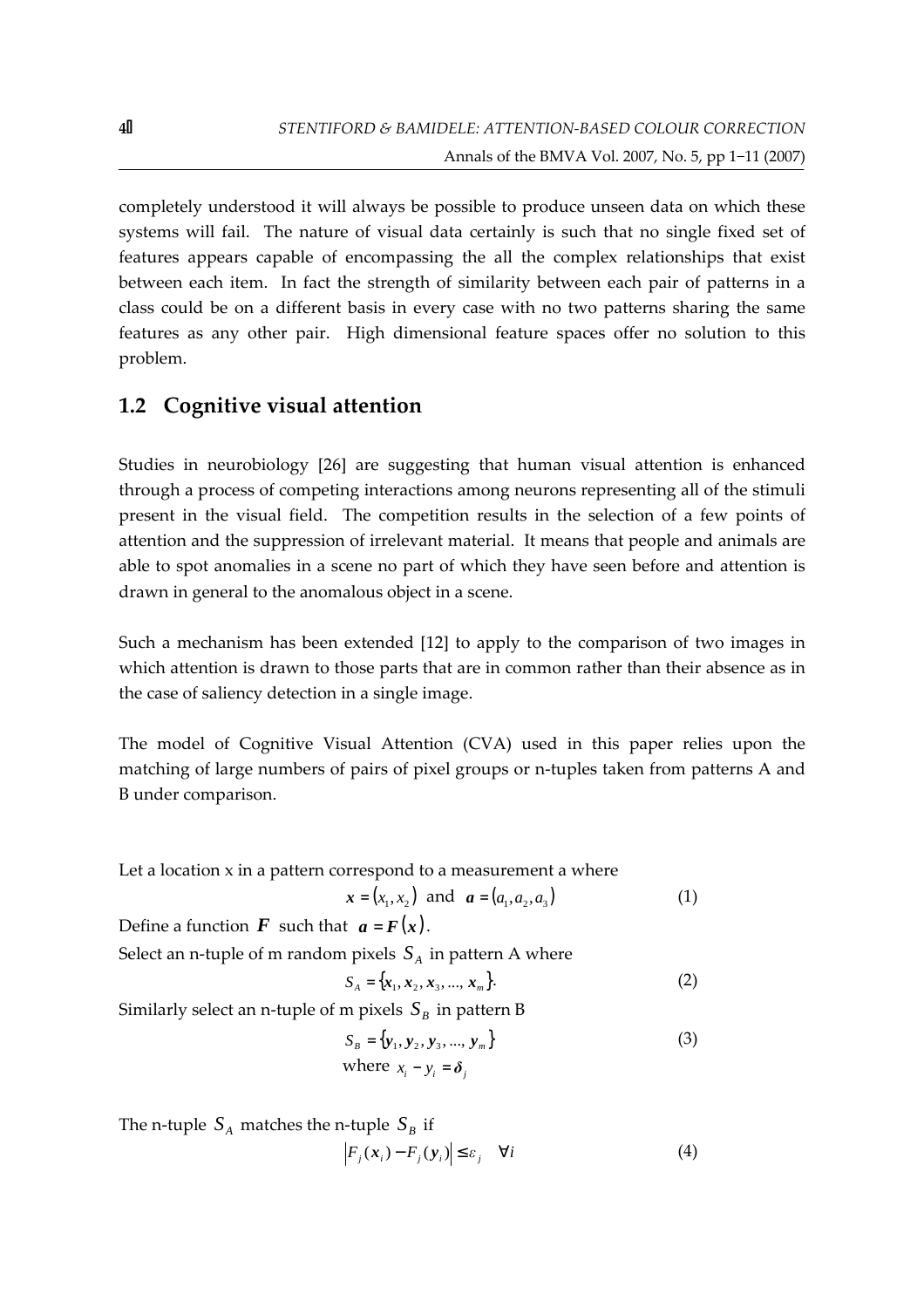An example of an m = 4 n-tuple fitting images A and B is shown in Figure 1. In general  $\varepsilon$  is not a constant and will be dependent upon the colour space of the measurements under comparison i.e.

$$
\varepsilon_j = f_j(\boldsymbol{F}(\boldsymbol{x}), \boldsymbol{F}(\boldsymbol{y})) \tag{5}
$$

Up to N selections of the displacements  $\boldsymbol{\delta}_j$  are used to apply translations to  $S_A$  to seek a matching n-tuple  $S_B$ . The CVA similarity score  $C_{AB}$  is produced after generating and applying T n-tuples *<sup>A</sup> S* .

$$
C_{AB} = \sum_{i=1}^{T} w_i \quad where \ w_i = \begin{cases} 1 & \text{if } S_A \text{ matches } S_B \text{ within } N \text{ attempts} \\ 0 & \text{otherwise} \end{cases}
$$
 (6)

 $C_{AB}$  is large when a high number of n-tuples are found to match both patterns A and B and represents features that both patterns share. It is important to note that if  $C_{AC}$  also has a high value it does not necessarily follow that  $C_{BC}$  is large because patterns B and C may still have no features in common. The measure is not constrained by the triangle inequality and is able to model a greater degree of complexity than a more restricted metric.



Figure 1: Four pixel n-tuple matching image A and image B with  $\delta_i = (3, -1)$ .

## 2 Relative Illuminant Estimation

In this work we have applied random colour shifts during the n-tuple matching process as a means of obtaining illumination independence when calculating the CVA similarity measure. No restriction is placed on the choice of colour shift (which effectively varies brightness) and will change for each new n-tuple generated. In this case the n-tuple  $S_A$  matches the n-tuple  $S_B$  if

$$
\left| F_j(\mathbf{x}_i) - F_j(\mathbf{y}_i) + \mathbf{\alpha}_j \right| \le \varepsilon_j \quad \forall i \quad \text{for some } \mathbf{\alpha}_j, \delta_j \quad j = 1, 2, \dots, N \tag{7}
$$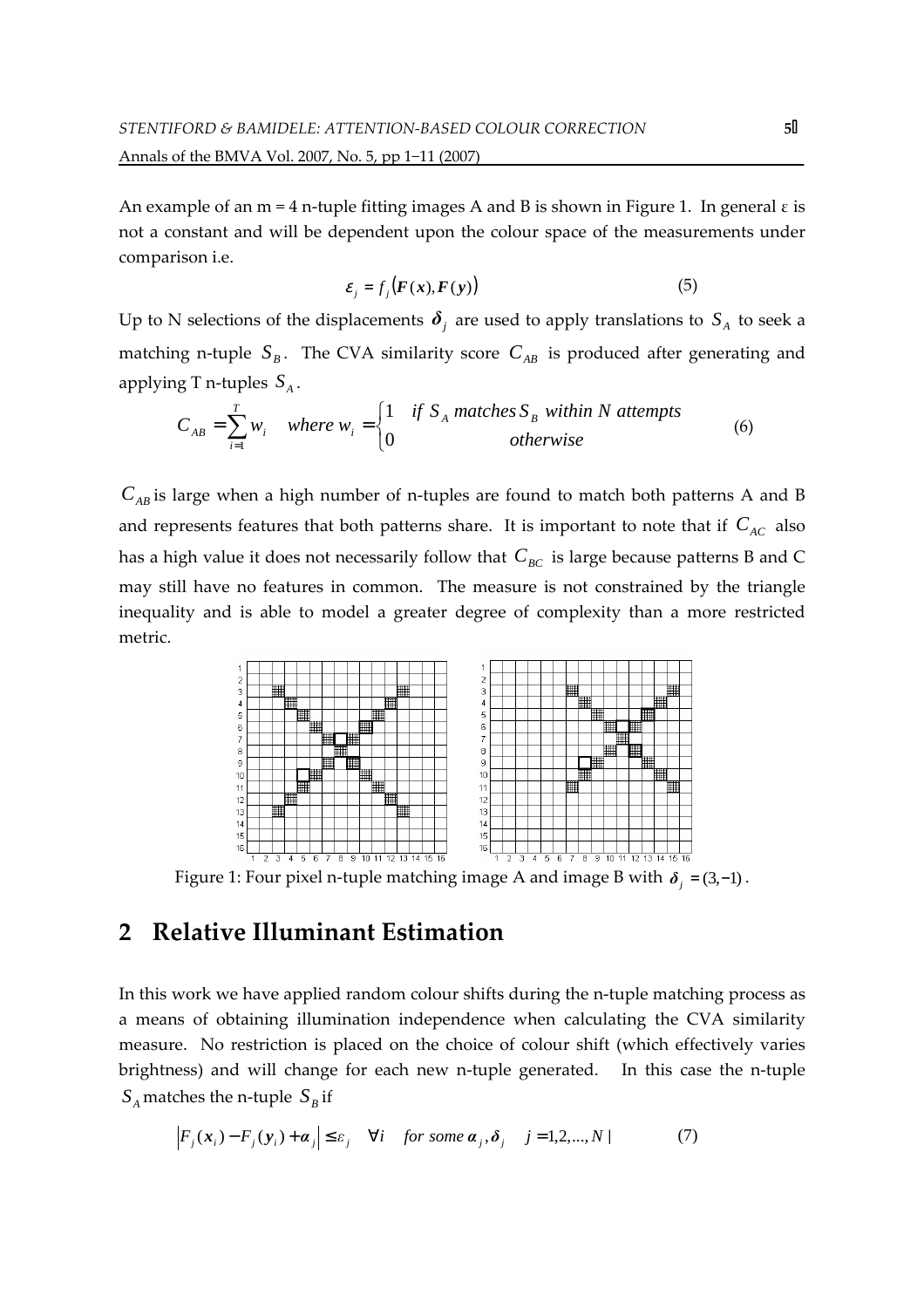where  $\alpha_j = (\alpha_{j1}, \alpha_{j2}, \alpha_{j3})$  is a valid random displacement in the pixel colour components in image A. Peaks  $\mu_{AB}$  in the distribution of  $\alpha_j$  for j corresponding to matches will reflect the overall difference in illumination between images A and B providing sufficient common geometry and n-tuple matches are found.  $\mu_{AB}$  being an average does not reflect any variation in illumination across the image although by restricting diameter of n-tuples an estimate of  $\mu_{AB}(y_i)$  as it varies over image B may be obtained. This approach has the advantage that no prior assumptions are made about the camera or the nature of the illumination that might impose anomalous results.

The colour shift  $\mu_{AB}$  that stimulates the highest frequency of matches represents a measure of the relative illumination of image B with respect to image A. We apply the reverse colour shift  $-\mu_{AB}$  to pixels in image B to obtain a transformation that approximates the illumination present in image A. In the results below  $\mu_{AB}$  was taken to be the average of the colour shifts  $\alpha_{AB}$  that were applied when a match resulted:

$$
\mu_{AB} = \sum_{S_A \text{ matches } S_B} \bigg/ C_{AB} \tag{8}
$$

If the original reference image A is geometrically identical to the colour corrected version B it becomes possible to measure the percentage colour deviation  $e_{AB}$  between the two images on a pixel by pixel basis:

$$
e_{AB} = \frac{\sum_{ij} \sum_{k=r,s,b} \left| x_{ijk} - y_{ijk} \right|}{\sum_{ijk} 255}
$$
(9)

where  $x_{ijk}$  and  $y_{ijk}$  are corresponding pixel colour component values (0-255) in each image.

#### 3 Results

The number of pixels (m) to be included in each n-tuple is a critical parameter. If m is too great the number of matches decreases leading to poor statistics and higher computation; if m is too small image structure may be overlooked leading to inaccurate colour correction. The image colour correction error  $e_{AB}$  was computed for images A and B in Figure 2 [27] for several values of m and averaged over 5 runs with  $T = N = 1000$ . The performances are shown in Table 1.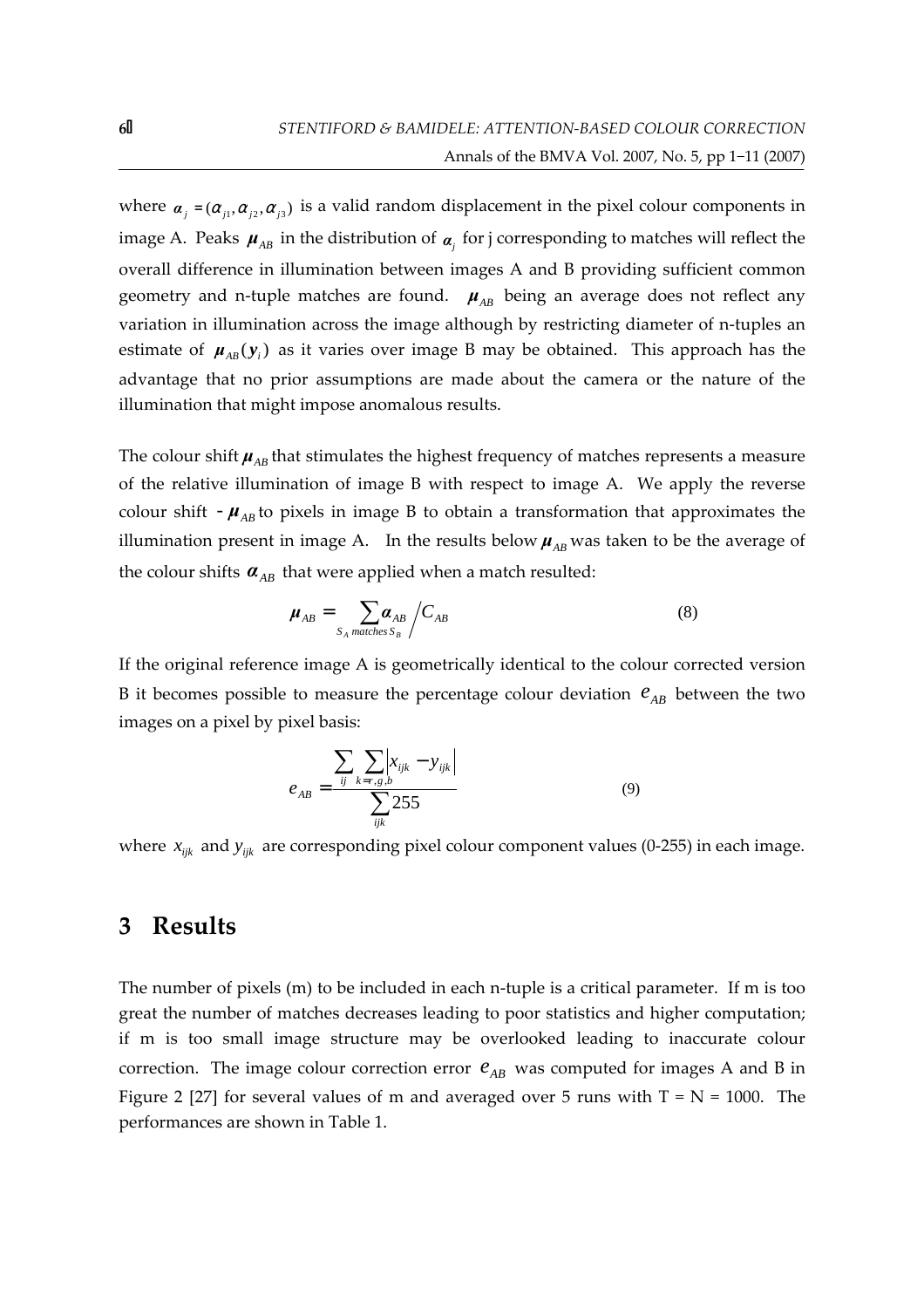| m         |      |      |      |      | b    |      | ┍    |      |
|-----------|------|------|------|------|------|------|------|------|
| $e_{AB}$  | 7.86 | 6.00 | 4.28 | 3.99 | 4.02 | 4.00 | 4.00 | 4.01 |
| Standard  | 0.74 | 0.04 | 0.12 | 0.05 | 0.06 | 0.04 | 0.04 | 0.15 |
| deviation |      |      |      |      |      |      |      |      |

Table 1: Colour correction errors for images A and B in Figure 2.

The error rates in Table 1 indicate that little is to be gained by increasing m beyond 4 not least because computation is proportional to m. In the case of  $m = 1$  the correction is heavily dependent upon the relative colour values of the largest areas of co-coloured pixels in each image and gives an approximate result only when the images are geometrically similar. Further work is necessary to confirm this result on other images. Subsequent images are all processed with  $T = 500$  randomly generated n-tuples each possessing  $m = 4$  pixels with  $N = 500$ . The distribution of colour shifts for red green and blue for matching n-tuple s between images A and B in Figure 2 is shown in Figure 3. In this case  $\mu_{AB} = (-33,39, -4)$  indicating that a reduction in red values and an increase in green encouraged a greater likelihood of a match. By the same token this same shift was a measure of the change in illumination between image A and Image B and applying a colour shift of  $\mu$ <sub>AB</sub> produces the corrected version with an error value of 3.89%.

In Figure 4 image A is illuminated with yellow light and image B with blue light [28]. The difference in illumination is obtained with the same parameters as used in Figure 2 and gives  $\mu_{AB} = (-27.9, 57)$ . The reverse shift in pixel colours removes the blue tinge and restores the yellow illumination to image B with an error value of 4.05%.

Figure 5 shows a cropped version of image A in Figure 2 together with the same image B as Figure 2. The resulting colour shift  $\mu_{AB} = (-33, 38, -9)$  yields an error of 4.16% only marginally greater than that obtained using geometrically identical images.

More significantly the images do not have to be of the same scene. Unlike Reinhard et al. [6] we do not need to select areas within each image for specific comparison because the statistics of matching pairs of n-tuples already take this into account. Matching n-tuples which span important colour adjacencies in different positions in each image contribute towards the estimate of the relative illumination regardless of the detailed composition of the images. Image A in Figure 6 is illuminated with sunlight [29]. Image B [30] has a colour cast which is common in digital photography. This is removed using a colour shift of  $\mu_{AB} = (-23, -5, -15)$  and an error of 3.92% and may be compared with the manually treated image on the right.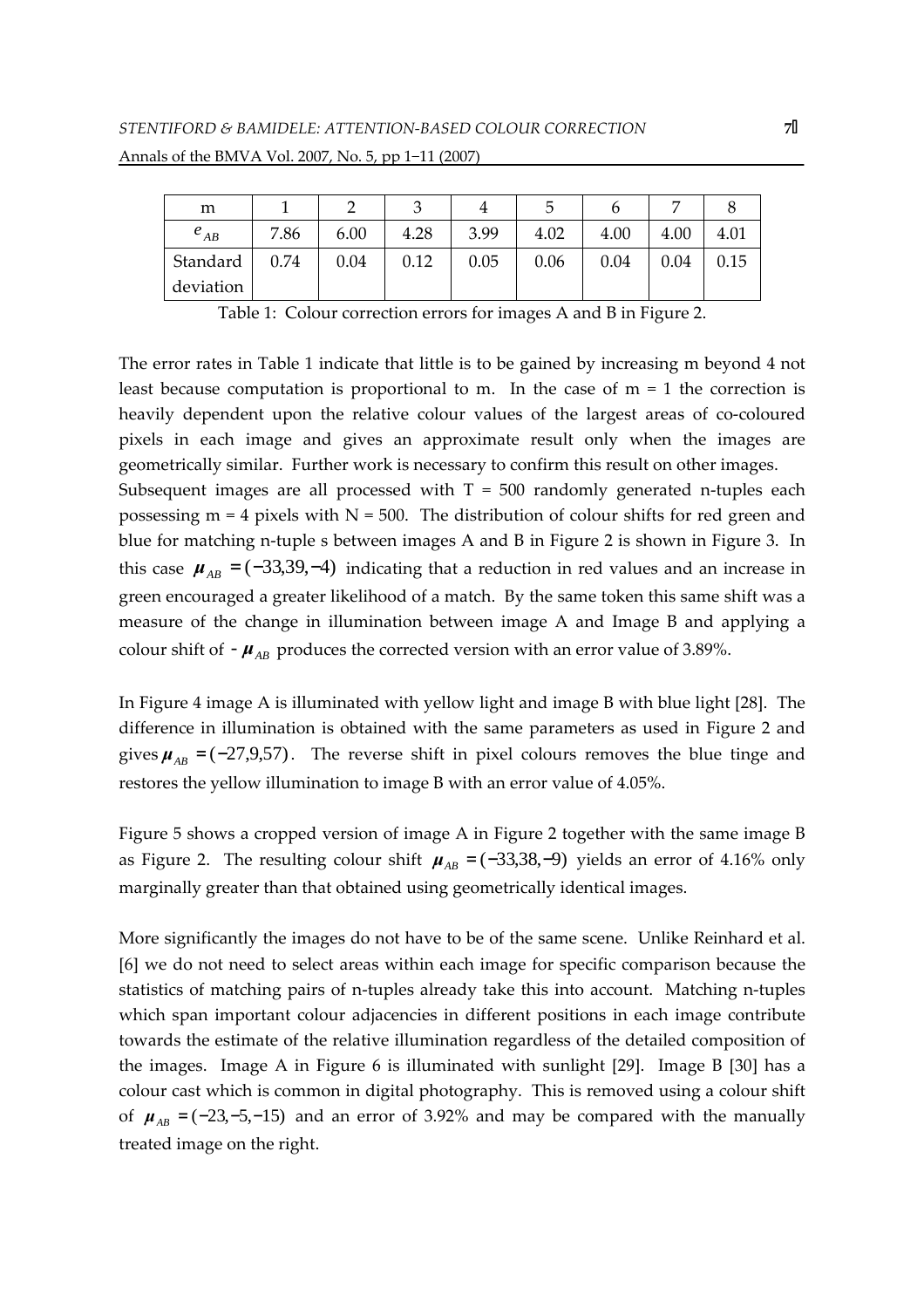The fact that relative illumination may be calculated from a sample of images exhibiting a preferred set of illuminations means that working images may be processed to appear under a range of lighting conditions without it being necessary to make special arrangements. Furthermore images may be tailored automatically to individual preferences by simply supplying examples of acceptable images and allowing the system to adjust the colour balance accordingly.



Figure 2: Original image A, illuminated version B, and corrected version  $\mu_{AB} = (-33,39,-4)$ , error = 3.89%.



Figure 3: Distributions of R,G,B colour shifts for matching n-tuples for images A and B in Figure 2.



Figure 4: Image A in yellow light, image B in blue light and corrected  $\mu_{AB} = (-27.9, 57)$ ,  $error = 4.05\%$ .



Figure 5: Cropped image A in Figure 2, Image B in Figure 2, and corrected version  $\mu_{AB} = (-33, 38, -9)$ , error = 4.16%.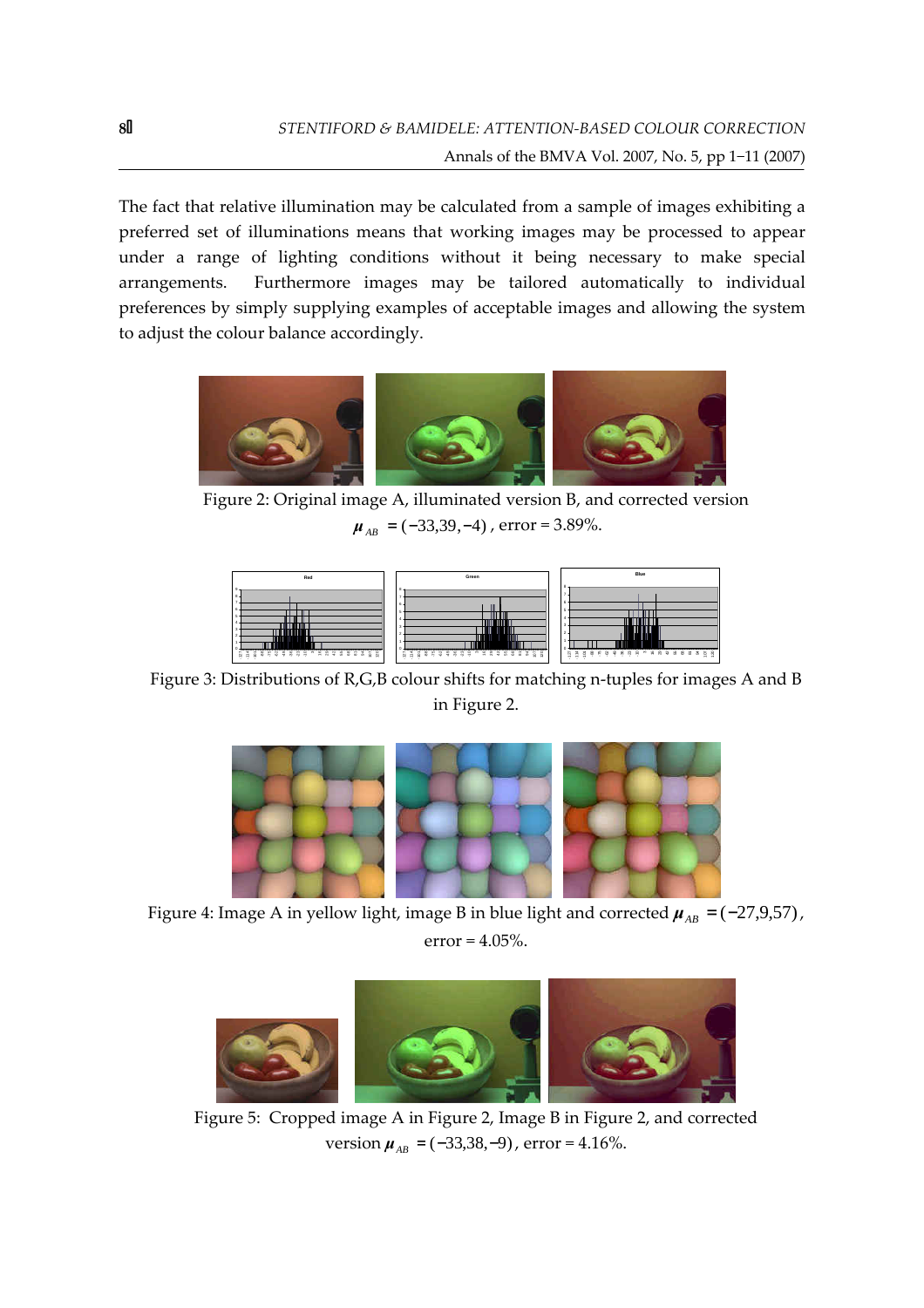

Figure 6: Image A, Image B with blue colour cast, corrected version  $\mu_{AB} = (-23,-5,-15)$ , error = 3.92%, and manually corrected version.

## 4 Discussion

It is important to note that this approach identifies colour shifts that maximise the similarity of two images. In this way it gives a good indication of a possible change in illumination between the two images, but it does not provide an absolute estimate for the illumination in either image. It is possible that with more information gleaned from more images under different illuminations good estimates of illuminants can be obtained.

The colour shifts  $\mu_{AB}$  extracted in this work are based on averages obtained from n-tuple matches over the entire area of the image, and when used as a colour adjustment factor, are only strictly correct for those pixels in a matching n-tuple at that precise shift. A correction based on average shifts may be right for most of the image, but will not be appropriate, for example, for darker parts of the image where the eye is more sensitive to changes in brightness. A refined correction process that makes more use of the statistics that are extracted may enable the correction error to be reduced much further.

Shadows are sometimes a problem for object recognition and this approach offers some scope for minimizing their effects. The colour and brightness of objects immersed in shadow have a relationship with those from the same object that are not immersed in shadow. It may be the differences are simply due to brightness but commonly the colours in shadow are shifted by other sources of light. As above it may be reasonable to expect that a more refined colour correction process between similar images with and without shadows will reduce their prominence.

The computational requirements of this technique are independent of the size of the image, but increase as the pair of images under comparison become less similar. Dissimilar images will not yield many matching n-tuples and the colour correction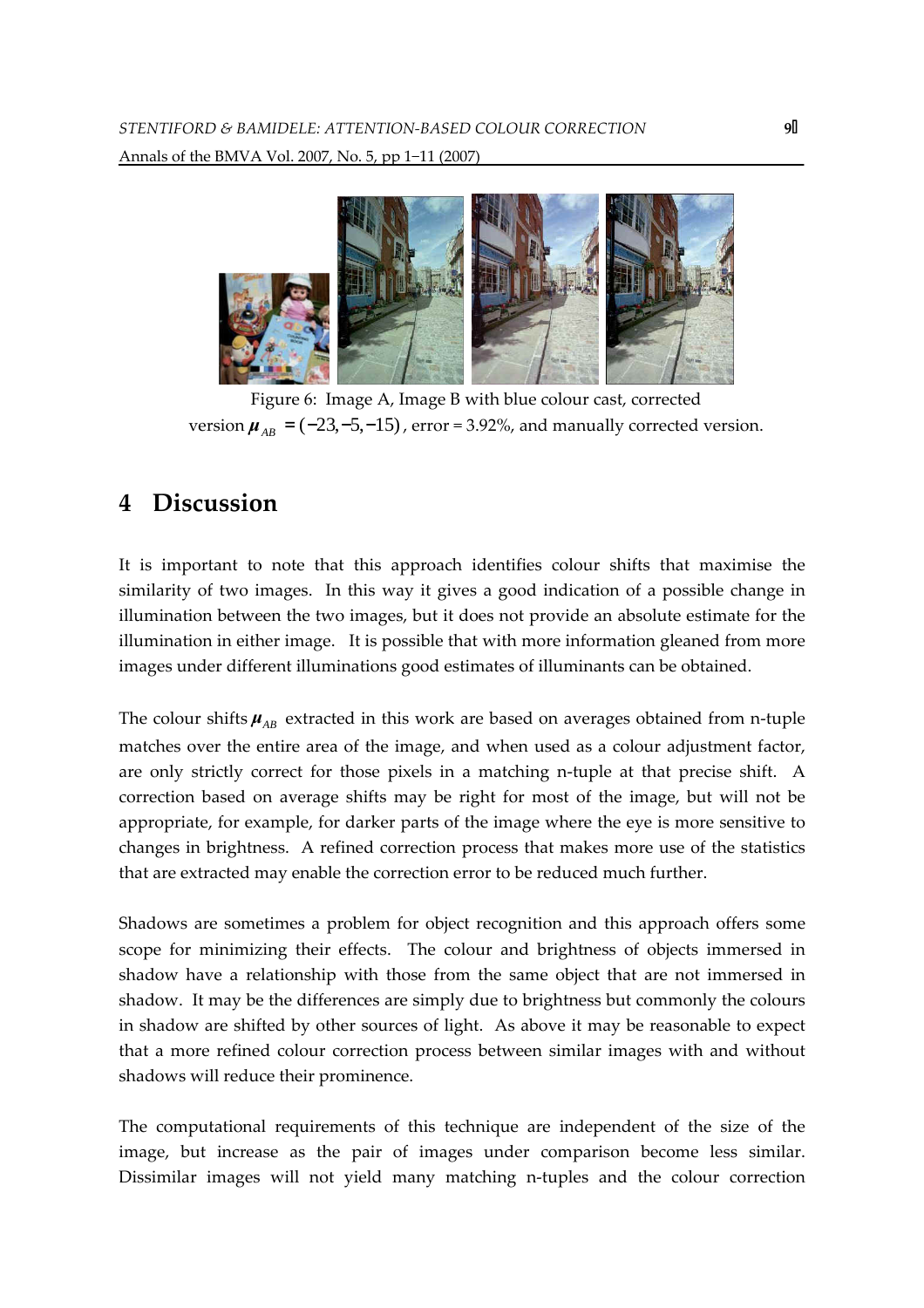**CORRECTION** 

#### Annals of the BMVA Vol. 2007, No. 5, pp 1−11 (2007)

statistics will become less reliable as the number of matches falls. Processing of geometrically similar images takes 12 sec on a 1Ghz machine with  $T = N = 1000$  using Visual Basic software. This rises to 25 sec for dissimilar images. Equivalent code in C++ takes under 100ms and related implementations using some parallelism on the Texas Instruments DM642 DSP platform indicate that processing can take place at video speeds.

Some initial work on establishing the effectiveness of the approach has been carried out and more subjective experiments are underway. 200 cameraphone images were taken under lighting conditions of morning, afternoon, late afternoon, tungsten, and fluorescent. In addition some underwater photographs were included. These images were adjusted using good quality reference images that corresponded to each illumination condition and were presented to subjects for their opinions. Originals and their corrected versions were shown to subjects in pairs but in random positions so that the subjects were unaware which was the original. Opinions were gathered on a 7 step scale ranging from "left much better" (value = 1) to "right much better" (value = 7). 30 subjects viewed the image pairs and the average overall opinion of the quality of the corrected version was 4.6 indicating a small but significant improvement in subjective appearance.

## 5 Conclusions

This paper has presented a new way of adjusting the perceived illumination between pairs of images. The pairs of images do not have to be geometrically identical, as the reference image can be a portion of the image being corrected or can contain completely different content. More investigations are necessary to explore the performance on a greater range of image content and the extent to which the images can become structurally dissimilar before the correction becomes unreliable. The results, however, are encouraging and should find application in the optimization of camera settings and a colour correction service offered over a mobile network.

This research has been conducted within the framework of the European Commission funded Network of Excellence "Multimedia Understanding through Semantics, Computation and Learning" (MUSCLE) [31].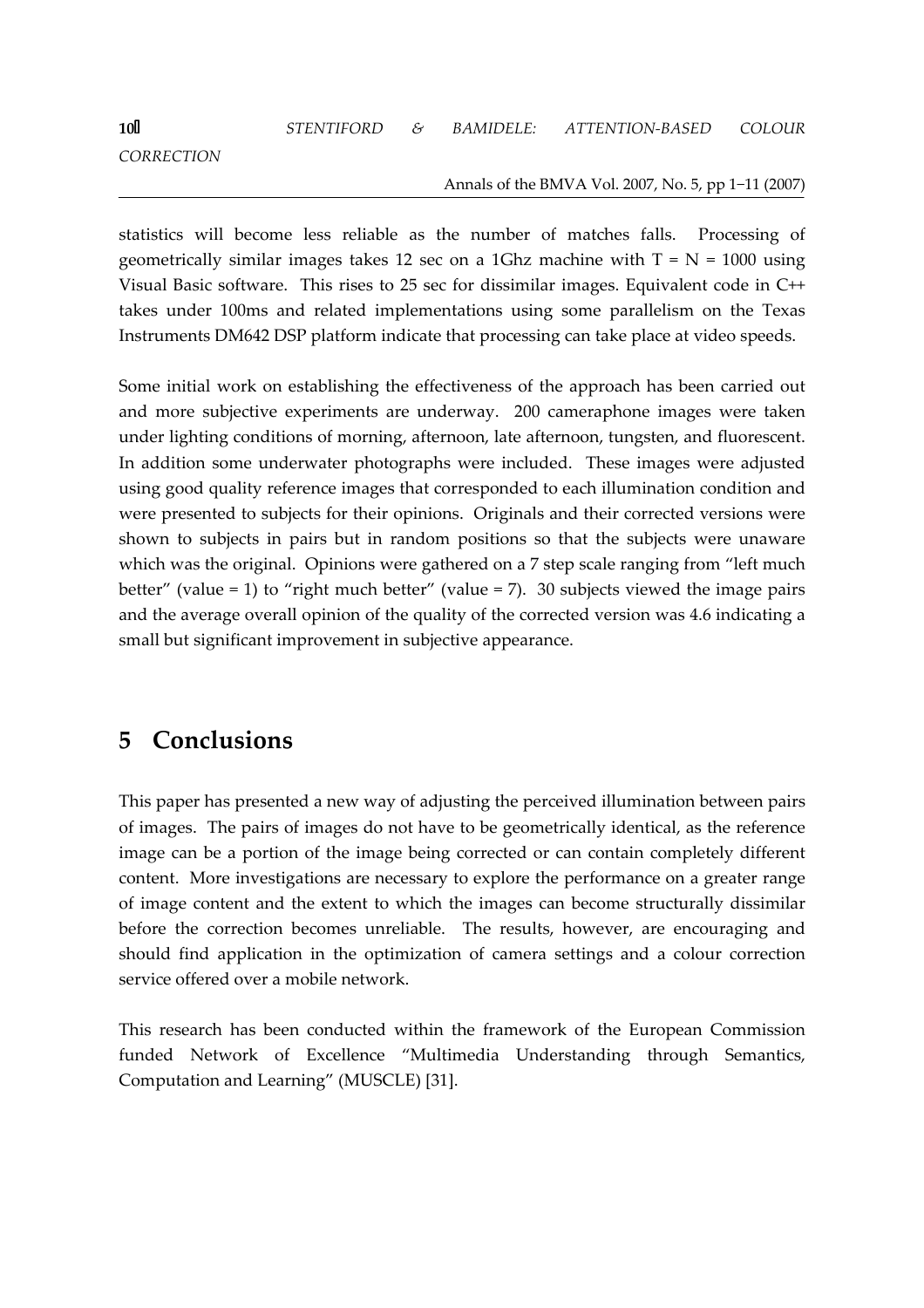#### References

- [1] K.Barnard, V.Cardei, and B.Funt. A comparison of computational color constancy algorithms – Part 1: methodology and experiments with synthesised data. IEEE Trans. Image Processing, 11(9):972–983, September 2002.
- [2] Z.Rahman, D.J.Jobson, and G.A.Woodell. Retinex processing for Automatic Image Enhancement. In Proc. Human Vision and Electronic Imaging VII, SPIE 4662:390–401, 2002.
- [3] G.Finlayson, S.Hordley, G.Schaefer, and G.Y.Tian. Illuminant and device invariant colour using histogram equalization," Pattern Recognition, 38(2):179–190, 2005.
- [4] G.D.Finlayson, S.D.Hordley, and P.M.Hubel. Color by correlation: a simple, unifying framework for color constancy. IEEE Trans. Pattern Analysis and Machine Intelligence, 23(11):1209–1221, November 2001.
- [5] M.Jackowski, A.Goshtasby, S.Bines, D.Roseman and C.Yu. Correcting the geometry and color of digital images. IEEE Trans. Pattern Analysis and Machine Intelligence, 19(10):1152 –1158, October 1997.
- [6] E.Reinhard, M.Ashikhmin, B.Gooch, and P.Shirley. Color transfer between images. IEEE Computer Graphics and Applications. 21(5):34 –41, May 2001.
- [7] F.W.M.Stentiford. A visual attention estimator applied to image subject enhancement and colour and grey level compression. In Proc. ICPR 2004, Cambridge, 23rd – 26th August, 2004.
- [8] F.W.M.Stentiford. An estimator for visual attention through competitive novelty with application to image compression. Proc. Picture Coding Symposium 2001, pages 101– 104, April 2001.
- [9] F.W.M.Stentiford. Attention based facial symmetry detection. In Proc. ICAPR 2005, August 2005.
- [10] F.W.M.Stentiford. Attention-Based Vanishing point detection. In Proc. ICIP 2006, October 2006.
- [11] R.Shilston and F.W.M.Stentiford. An attention-based focus control system. In Proc. ICIP 2006, October, 2006.
- [12] F.W.M.Stentiford. Attention based similarity. Pattern Recognition, 40(3):771–783, March 2007.
- [13] C.Carson, S.Belongie, H.Greenspan, and J.Malik. Blobworld: image segmentation using expectation-maximisation and its application to image querying. IEEE Trans. Pattern Analysis and Machine Intelligence. 24(8):1026 –1038, August 2002.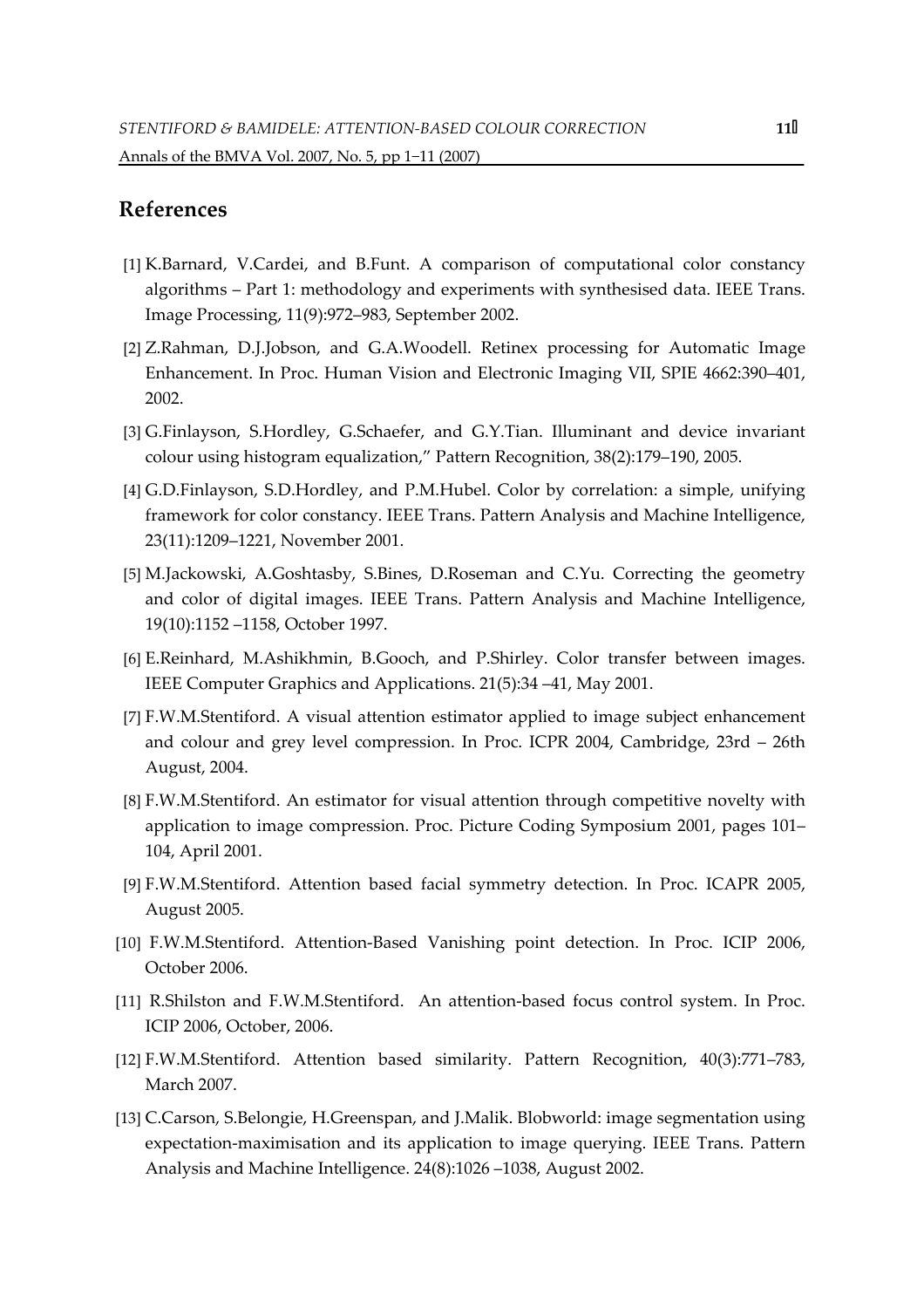**CORRECTION** 

#### Annals of the BMVA Vol. 2007, No. 5, pp 1−11 (2007)

- [14] D.Zhang, and G.Lu. Review of shape representation and description techniques. Pattern Recognition, 37(1):1–19, January 2004.
- [15] R.Manmatha, S.Ravela, and Y.Chitti. On computing local and global similarity in images. In Proc. of SPIE Human Vision and Electronic Imaging III, SPIE 3299:540–551, 1998.
- [16] K.Mikolajczyk, A.Zisserman, and C.Schmid. Shape recognition with edge-based features. In Proc. British Machine Vision Assoc. Conf. Norwich, September, pages 779– 788, 2003.
- [17] M.Ankerst, G.Kastenmuller, H-P.Kriegel, and T.Seidl. 3D histograms for similarity search and classification in spatial databases. In Proc. Int. Symposium on Advances in Spatial Databases, pages 207–226, 1999.
- [18] C.Grigorescu, and N.Petkov. Distance sets for shape filters and shape recognition. IEEE Trans. Image Processing, 12(10):1274 –1286, October 2003.
- [19] P.Viola, and M.Jones. Rapid object detection using a boosted cascade of simple features. In Proc. Computer Vision and Pattern Recognition, Hawaii, pages 511–518, 2001.
- [20] A.Mojsilovic, J.Hu, and E.Soljanin. Extraction of perceptually important colors and similarity measurement for image matching, retrieval, and analysis. IEEE Trans. Image Processing, 11(11):1238 –1248, November 2002.
- [21] M.H.C.Law, M.A.T.Figueiredo, and A.K.Jain. Simultaneous feature selection and clustering using mixture models. IEEE Trans. Pattern Analysis and Machine Intelligence. 26(9):1154 –1166, September 2004.
- [22] L.Itti. Automatic foveation for video compression using a neurobiological model of visual attention. IEEE Trans. Image Processing, 13(10):1304 –1318, October 2004.
- [23] S.Frintrop, A.Nuchter, and H.Surmann. Visual attention for object recognition in spatial 3D data. In Proc. IEEE International Conference on Intelligent Robots and Systems, September 2004.
- [24] C.Grigorescu, N.Petkov, and M.A.Westenberg. Contour detection based on nonclassical receptive field inhibition. IEEE Trans. Image Processing, 12(7):729 –739, July 2003.
- [25] R.O.Duda, P.E.Hart, and D.G.Stork. Pattern Classification. Wiley Interscience, 2000.
- [26] R.Desimone. Visual attention mediated by biased competition in extrastriate visual cortex. Phil. Trans. R. Soc. Lond. B, 353(1373):1245 – 1255, 1998.
- [27] http://www.cs.sfu.ca/~colour/research/colour-constancy.html